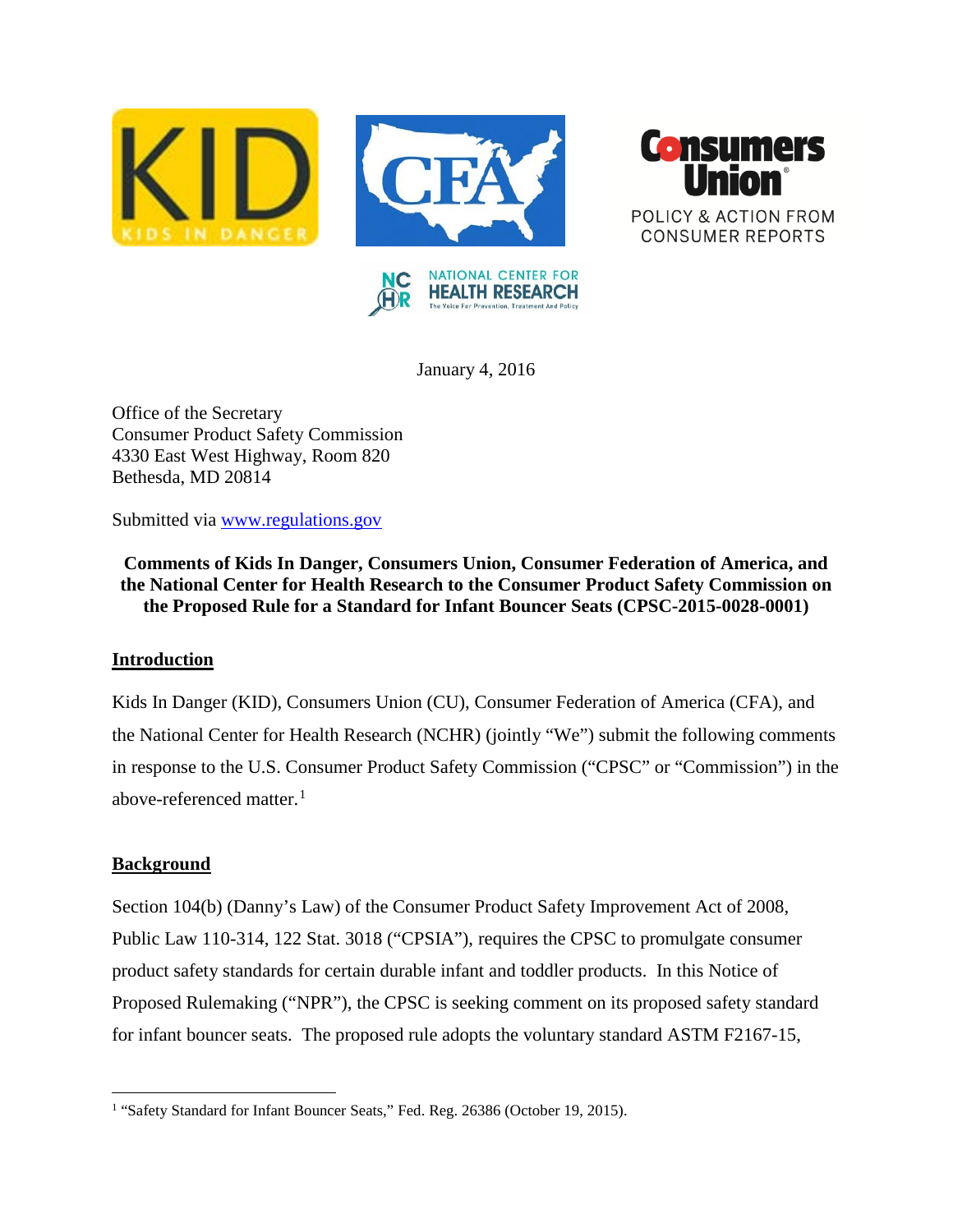"Standard Consumer Safety Specifications for Infant Bouncer Seats," but includes modifications in the warning label content and placement requirements.<sup>[2](#page-1-0)</sup>

## **Recommendations**

We support the staff recommendation to adopt ASTM F2167-15 as well as the strengthening additions to the warning label requirements. Many families and caregivers use infant bouncer seats to position a young infant in a semi-reclined position in many settings throughout the home and to allow the baby's movement to create soothing motion. The product becomes unstable and unsafe for infants above the recommended developmental stage. Babies that can turn, sit up or pull out of loose restraints can get in positions leading to death or injury.

The NPR describes 277 reported incidents involving bouncer seats, including 11 fatalities and 51 injuries, occurring between January 1, 2006, and February 2, 2015, and reported to CPSC through various reporting mechanisms. Additionally, CPSC staff found 672 bouncer-related incidents, including two fatalities, reported in the National Electronic Injury Surveillance System ("NEISS") records retrieved for bouncer incidents from January 1, 2006, to December 31, 2013, involving children 12 months old and younger.

As with other small seats for infants, the danger in the bouncer seat -- as shown by the incident data the CPSC reviewed in preparing the proposed rule -- is when a child falls asleep and/or wriggles into an unsafe position. Many babies fall asleep in the bouncers and parents are often reluctant to move them to a safer sleep environment. The fatalities show a disturbing pattern where babies fall asleep in bouncers and are left unattended. Either in sleep or upon awakening, the child is able to turn into the back of the seat or fall out, leading to suffocation or positional asphyxia. In some cases, the child falls out of the chair unto soft bedding. Injury data also shows that falls from elevated surfaces are a major concern.

<span id="page-1-0"></span>While we agree that additional test requirements in the standard might not be needed to address the foreseeable use that leads to deaths and injuries, we are concerned that reliance upon warnings alone will not reduce the behavior. We urge CPSC to continue to work with the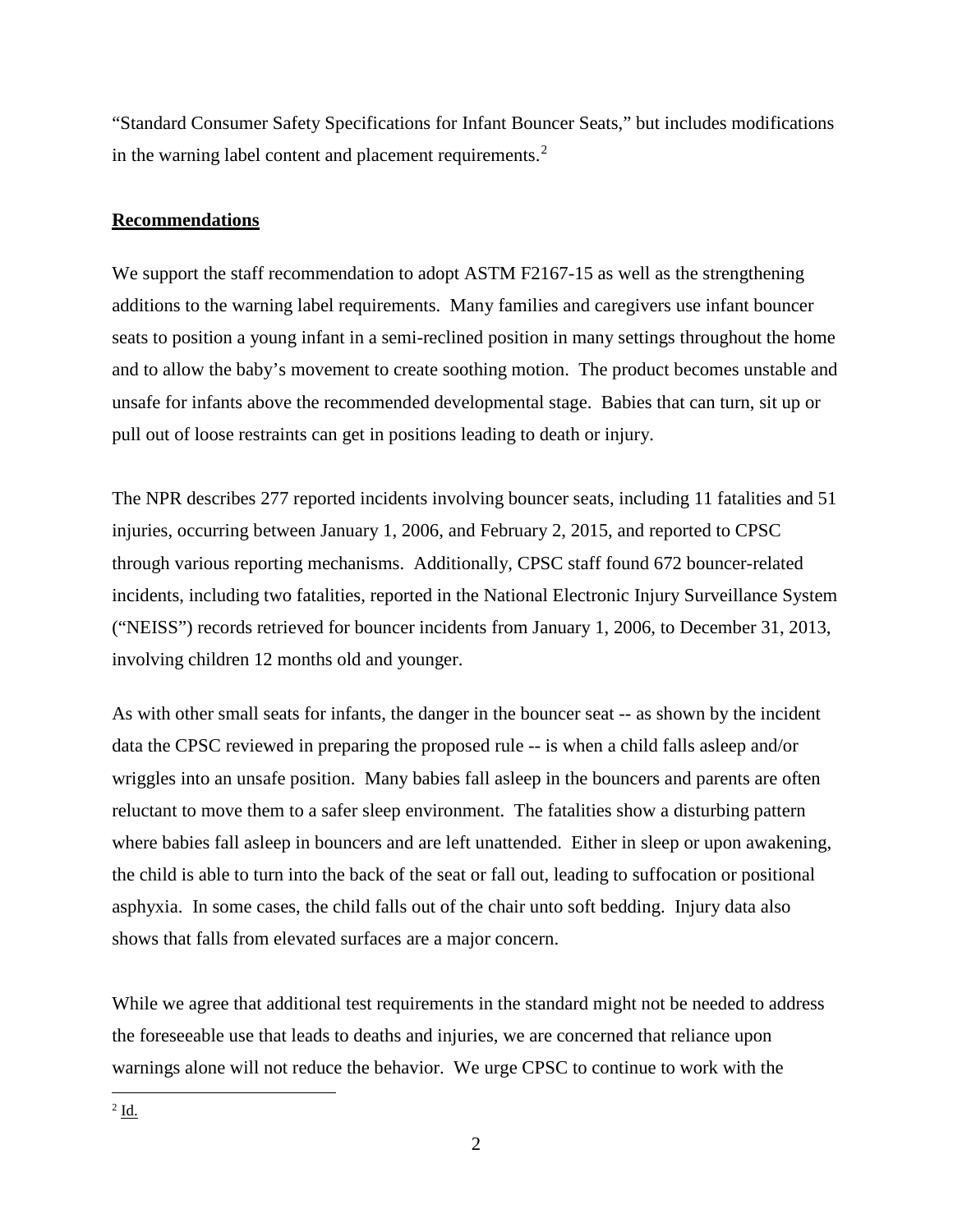regulated community to use design and visual cues other than warnings to direct caregivers to safer use of the product.

We support the proposed rule's additions to ASTM F2167-15's warnings label content and placement sections. We agree that these changes will increase the potential impact of the warnings and help capture and maintain the caregiver's attention. While warnings are the last resort for safety, it is important that when used, that they are clear, concise and designed to be as effective as possible. The two content changes recommended by the CPSC -- to always use restraints even if a child is sleeping and to make the developmental milestone of when the product becomes hazardous (sitting up) clearer to caregivers -- are important. We also recommend the addition of a stronger statement on the hazard of babies being able to turn into unsafe positions in Section 8.3.4.2. We recommend language such as "Babies have suffocated when bouncers tipped over on soft surfaces or when they are able to turn themselves around in the seat."

We also support the placement changes recommended by the CPSC to make the warnings more visible to caregivers as they use the seat each time. As with other products intended for the care of very young infants, it is often not the purchaser or assembler of the product who is using it with the child, but relatives, other caregivers and visitors to the home.

Our organizations encourage the CPSC to add pictograms to the warnings to more effectively convey the hazard and avoid language barriers that minimize comprehension of these warning labels. Using the internationally recognized symbol of a red circle with a line through it, the CPSC could draft pictograms showing the hazardous conditions that have led to deaths and injuries such as an unrestrained child, extra padding or placement on a bed or elevated surface.

We support the six-month effective date.

#### **Conclusion**

Our organizations support the additional requirements for warning position and content for infant bouncer seats. We urge the CPSC to also consider a stronger statement of the hazard

3